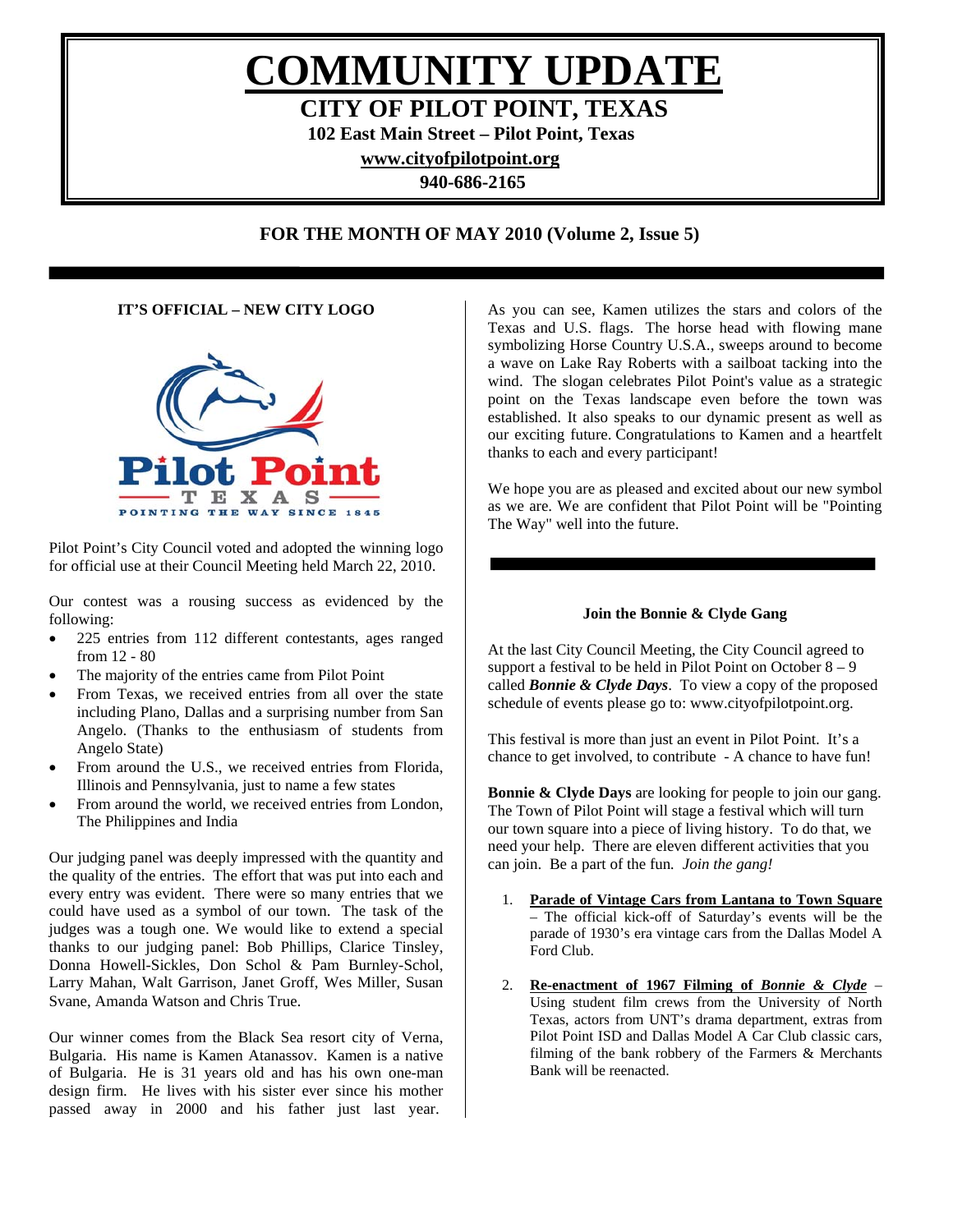- 3. **Farmer's Market in Pilot Point Town Square** In keeping with the theme, *Bonnie & Clyde Days*, a Farmers' Market will feature items which could have been featured in a Farmers Market in the 1930's.
- 4. **Cotton & Peanuts Growing** Vacant lots around the town square will be planted with cotton and peanuts.
- 5. **Lectures by Experts** Experts on Bonnie and Clyde, the Great Depression and local residents will give lectures and lead discussions about life and legend in North Texas during the 30's.
- 6. **Movie Screenings** Movies and classic short subjects will run throughout the day, taking guests back to the days when movies were a great escape from the tough times of the 30's.
- 7. **"Hooverville" Replica** A Depression Era expert will supervise volunteers who register to build a shanty. The volunteers will make historically authentic shanties, will agree to appropriate dress, an appropriate code of conduct (including acquiring the ability to answer questions of visitors about their "lives" before and during" their stay in Hooverville).
- 8. **Classic Car Show** To complement the Model A parade and to provide a complete day for visitors, Pilot Point will conduct a classic car show for cars 1985 and older.
- 9. **Opera House Singers Present Songs of the Era** In spite of the gloomy times, some of our most fun and inspiring music came out of the Depression.
- 10. **Soup Kitchen** A Depression Era Soup Kitchen will be created. But we doubt if soup ever tasted like this in the 30's. Gourmet soup will be served along with bread and salad that will fill every hungry stomach.
- 11. **Local Currency** To be historically accurate and to make *Bonnie & Clyde Days* as realistic as possible, local currency will be printed.

In addition to activities, there are four organizing committees you can join that support our effort.

- 1. **Executive Steering Committee** A group of prominent individuals who can provide information, resources, advice, prestige and connections to maximize the potential of this event. The group meets "virtually" through emails and blogging. No face-to-face meeting is necessary.
- 2. **Events Committee** Oversees and monitors the events including registration, staging, and execution and disassembling of events.
- 3. **Promotion Committee** Responsible for all publicity, promotion, social media, paid advertising and signage.
- 4. **Volunteer Committee** Recruits and manages volunteers including determining the number of volunteers needed, their responsibility and supervising execution.

What's your passion? Do you love Classic Cars? Are you a natural born chef? Do you have a green thumb? Do you have

a knack for organization? What ever you love doing you can do for Bonnie & Clyde Days and, in the process, make an important contribution to your town square and your city.

Just email Bruce Thomas at **bthomas@cityofpilotpoint.org** or call 940-293-7434 or drop by City Hall. Tell us what you would like to do and we will make you part of the Bonnie & Clyde Days Gang.

2010

**LIBRARY**  324 South Washington St.

Tuesday – Friday 8:30 AM – 5:30 PM Saturday 9:00 AM – 2:00 PM Closed on Sundays and Mondays

School is almost out and that means tons of SUMMER FUN AT THE LIBRARY for everyone! Programs for ages 3 through 14 begin Tuesday June  $8<sup>th</sup>$  and will run through mid-July. Free weekly performances will kick off with an awesome bubble show that you won't want to miss. Young readers can also earn prizes all summer long. Stop by the library and pick up a flyer or call us at 940-686-5004 for dates, times and details.

Library shelves are brimming with the newest and hottest best selling books as well as new DVD releases that include *Precious*, *The Twilight Saga: New Moon, Blind Side*, *The Princess and the Frog* and *Where the Wild Things Are*. And best of all – they are all free to enjoy!

For more information about the library or to find out how to get a free library card, visit us at [www.pilotpointlibrary.org](http://www.pilotpointlibrary.org/) or call 940-686-5004.

#### **CODE ENFORCEMENT**

#### **WHAT IS PARKING IN THE YARD?**

The purpose of Code Enforcement is to assist city residents in improving and maintaining the neighborhoods in which they live. We need you help in achieving this goal.

The purpose of Ordinance No. 266-96 (17) (B) is to regulate uncontrolled residential off street parking, specifically in residential front yards, which is considered a public nuisance. This subsection of the ordinance is to provide for the regulation of residential off-street parking and to specify the requirements for residential off-street parking as they pertain to the appearance and the health, safety and welfare of the city.

*"It shall be illegal for any person to park or to allow to be parked on any property under his control any automobile, bus, truck, motorcycle, motor home, camper, trailer, boat or any vehicle on any portion of a front yard or side yard of any area which is zoned under the Comprehensive Zoning Ordinance."*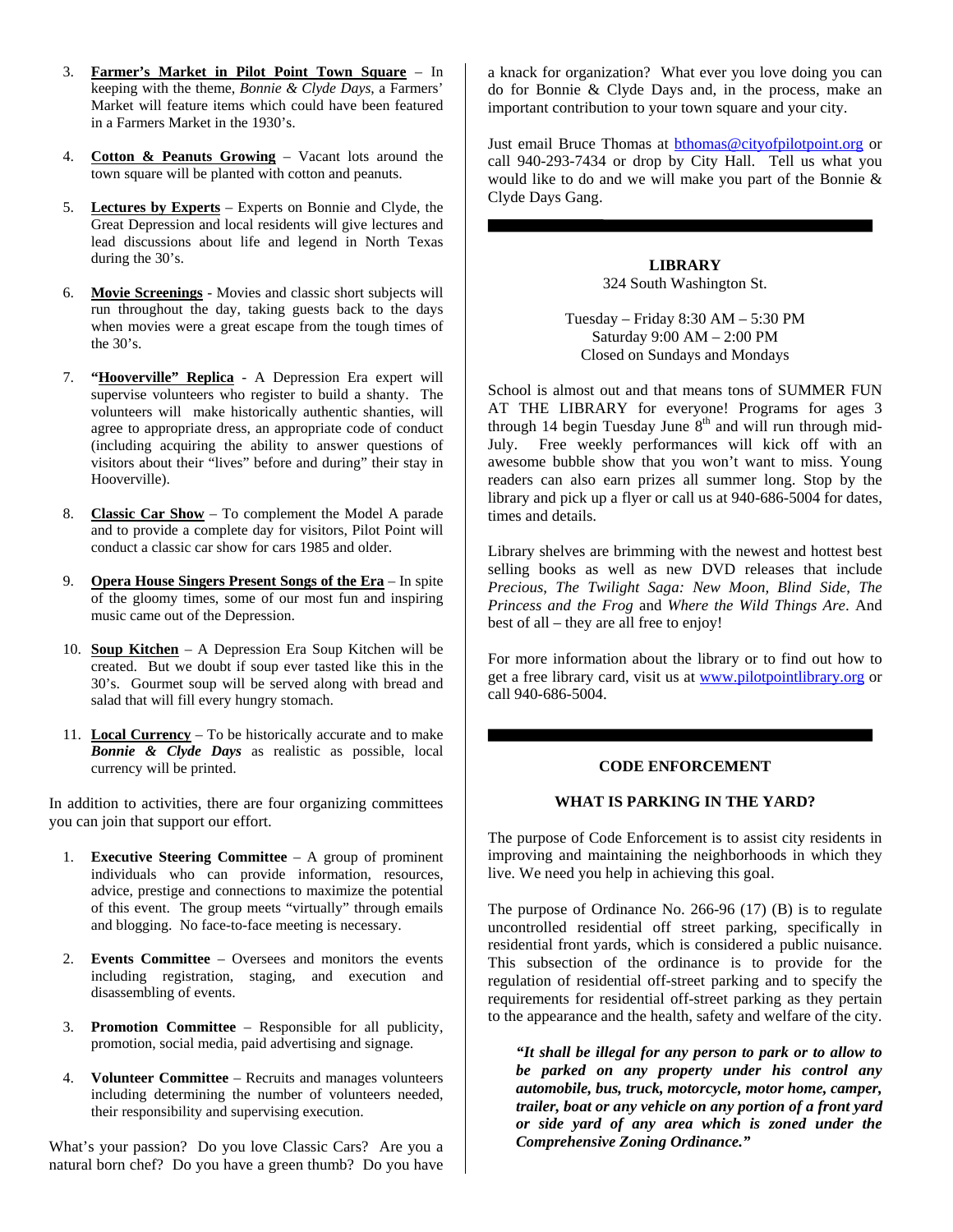The term "vehicle" as used herein, shall mean every device in, upon, or by which any person or property is, or may be transported or drawn upon a street or highway, except devices moved exclusively by human power.

You can avoid a violation by one of the following methods:

- Installing a hard surfaced driveway or parking area. The term "hard surfaced" as used here may include cement, asphalt, brick and other commonly accepted pavement, which may be approved by the building official
- Installing a gravel driveway bordered by cement curbing or similar permanent border. Just throwing gravel down isn't enough. The area must be bordered in order to contain the gravel. Also, the gravel should be maintained so that it may be easily seen. In other words, don't let grass or weeds grow up and obscure the gravel or allow the area to become mostly dirt.
- If where you park is part of a side yard, you may enclose the area by installing a screening fence at least six (6) feet in height and so constructed that no person can see through into the area surrounded by the fence

If you are aware of a violation of this ordinance, any other unsightly/unhealthy location, accumulation of debris, high grass, or if you have any question please contact the Code Enforcement Officer at 940-686-2165 extension 25 or email [kromero@cityofpilotpoint.org](mailto:kromero@cityofpilotpoint.org).

#### **ANIMAL CONTROL**

### **TOP 10 WAYS TO PREVENT WILDLIFE PROBLEMS**

- Don't leave cat or dog food outside at night.
- Don't leave birdseed in feeders or on the ground overnight.
- Don't put unsecured garbage outside at night.
- If you have a pet door, securely close it at night.
- Trim overhanging branches that provide easy access to your roof for squirrels and other wildlife.
- If you have a chimney, make sure that it has a secure cap. Chimneys without caps are open invitation to birds and raccoons looking for a "hollow tree" in which to raise their young.
- Thoroughly inspect your roof, eaves and siding for signs of damage. Cover attic vents and other roof openings with heavy-gauge, rustproof mesh.
- Cover foundation vents with heavy-gauge, rust proof wire mesh.
- If you have a deck, install an L-shaped barrier to prevent animals from digging underneath it.
- Share this information with your neighbors.

# **POLICE DEPARTMENT**



Help Deter Check Fraud

This innovative program is intended to deter check fraud by obtaining a **Thumbprint Signature,** along with valid government identification when cashing checks. Texas retailers and bankers using the program include major discount chains, convenience stores, grocery stores, liquor stores, jewelry stores and check cashing stores are among the participants.

**How does it work?** The program works as a natural deterrent. Persons wanting to cash a check are asked to place an impression of their thumbprint on the face of the check. A small "inkless" touch pad facilitates the process. Although the touch pad looks and operates just like a traditional inkpad, it leaves no stain or residue on users or clothing. The procedure is quick, simple and clean. Law Enforcement officials use these signatures only in cases where fraud is suspected. For additional information, contact the Pilot Point Police Department or go to [www.thebankstore.com.](http://www.thebankstore.com/)

#### **FIRE/EMS/AMBULANCE Barbecue Safety**

#### **BEFORE BARBECUING**

- Check your grill thoroughly for leaks, cracking or brittleness before using it.
- Clean out the tubes that lead into the burner.
- Make sure the grill is at least 10 feet away from your house, garage, or trees.
- Store and use your grill on a large flat surface that cannot burn (i.e.- concrete or asphalt) and at least ten (10) feet away from the structure.
- Keep children **away** from fires and grills. It is a good idea to establish a safety zone around the grill and instruct children to remain outside the zone. A chalk line works great for this purpose.
- Have a fire extinguisher, a garden hose attached to a water supply, or at least 16-quarts of water close by in case of a fire.

# **DURING BARBECUING**

- Don't wear loose clothing that might catch fire.
- Use long handled barbecue tools and/or flame resistant mitts.
- Never use any flammable liquid other than barbecue starter fluid to start or freshen a fire.